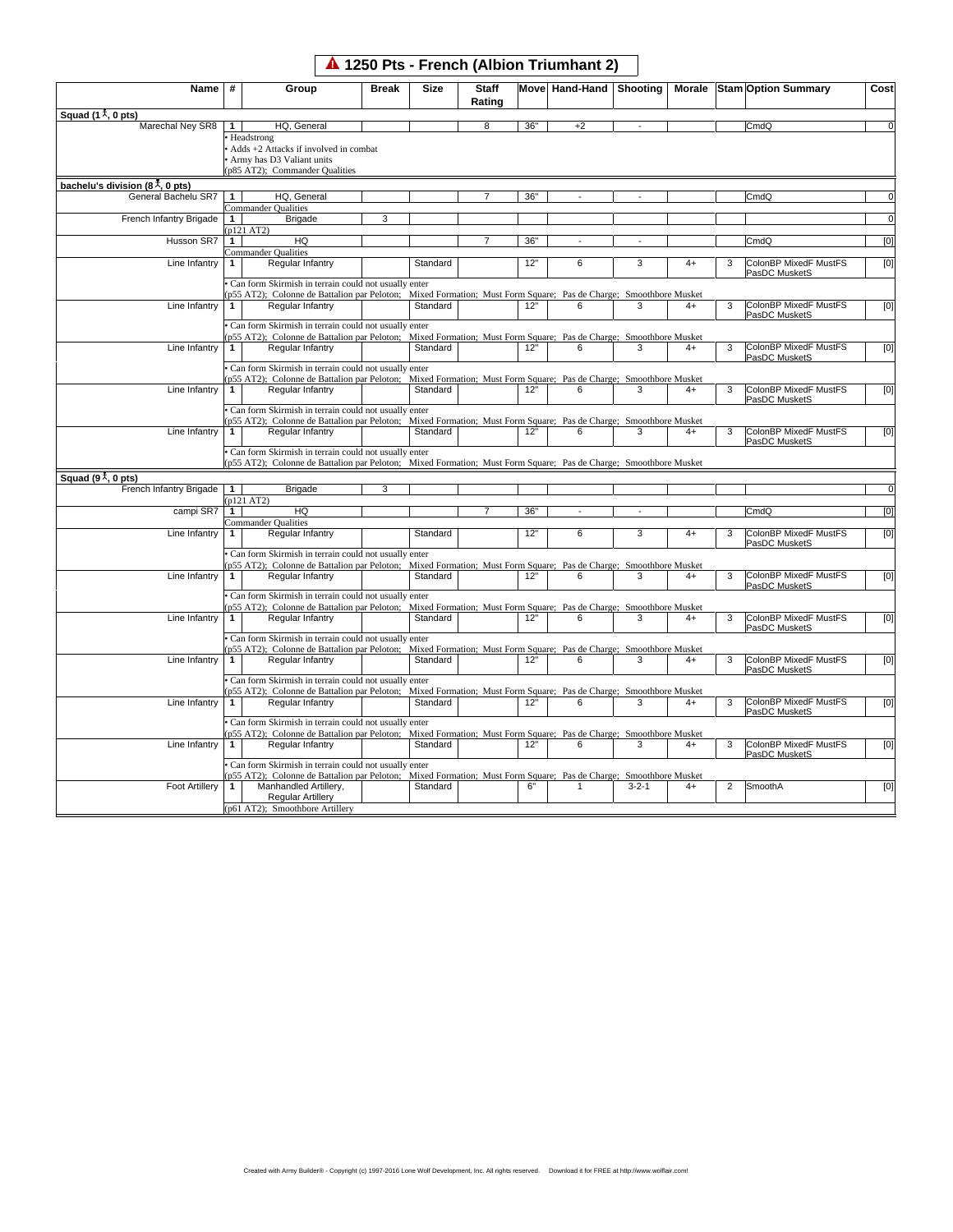| Name                                                         | #              | Group                                                                                                                                                                                             | <b>Break</b> | Size     | <b>Staff</b><br>Rating |     | Move Hand-Hand   Shooting |                          |      |              | Morale Stam Option Summary                     | Cost           |
|--------------------------------------------------------------|----------------|---------------------------------------------------------------------------------------------------------------------------------------------------------------------------------------------------|--------------|----------|------------------------|-----|---------------------------|--------------------------|------|--------------|------------------------------------------------|----------------|
| Squad (17 $\overline{x}$ , 0 pts)<br>French Infantry Brigade | $\mathbf{1}$   | <b>Brigade</b>                                                                                                                                                                                    | 3            |          |                        |     |                           |                          |      |              |                                                | $\overline{0}$ |
| Jamin SR7                                                    | $\mathbf{1}$   | p121 AT2)<br>HQ                                                                                                                                                                                   |              |          | $\overline{7}$         | 36" |                           |                          |      |              | CmdQ                                           | [0]            |
| Light Infantry                                               | $\mathbf{1}$   | Commander Qualities<br>Regular Infantry                                                                                                                                                           |              | Standard |                        | 12" | 6                         | 3                        | $4+$ | 3            | ColonBP MixedF MustFS                          | [0]            |
|                                                              |                |                                                                                                                                                                                                   |              |          |                        |     |                           |                          |      |              | PasDC SharpS Skirmish<br>MusketS               |                |
|                                                              |                | Can form Skirmish in terrain could not usually enter                                                                                                                                              |              |          |                        |     |                           |                          |      |              |                                                |                |
| Light Infantry                                               | 1              | p56 AT2); Colonne de Battalion par Peloton; Mixed Formation; Must Form Square; Pas de Charge; Sharp Shooters; Skirmish; Smoothbore Musket<br>Regular Infantry                                     |              | Standard |                        | 12" | 6                         | 3                        | $4+$ | 3            | ColonBP MixedF MustFS                          | [0]            |
|                                                              |                |                                                                                                                                                                                                   |              |          |                        |     |                           |                          |      |              | PasDC SharpS Skirmish<br><b>MusketS</b>        |                |
|                                                              |                | Can form Skirmish in terrain could not usually enter<br>p56 AT2); Colonne de Battalion par Peloton; Mixed Formation; Must Form Square; Pas de Charge; Sharp Shooters; Skirmish; Smoothbore Musket |              |          |                        |     |                           |                          |      |              |                                                |                |
| Light Infantry                                               | 1              | Regular Infantry                                                                                                                                                                                  |              | Standard |                        | 12" | 6                         | 3                        | $4+$ | 3            | ColonBP MixedF MustFS<br>PasDC SharpS Skirmish | [0]            |
|                                                              |                | Can form Skirmish in terrain could not usually enter                                                                                                                                              |              |          |                        |     |                           |                          |      |              | <b>MusketS</b>                                 |                |
| Line Infantry                                                | 1              | p56 AT2); Colonne de Battalion par Peloton; Mixed Formation; Must Form Square; Pas de Charge; Sharp Shooters; Skirmish; Smoothbore Musket<br>Regular Infantry                                     |              | Standard |                        | 12" |                           | 3                        | $4+$ | 3            | ColonBP MixedF MustFS                          | [0]            |
|                                                              |                | Can form Skirmish in terrain could not usually enter                                                                                                                                              |              |          |                        |     |                           |                          |      |              | PasDC MusketS                                  |                |
| Line Infantry                                                |                | p55 AT2); Colonne de Battalion par Peloton; Mixed Formation; Must Form Square; Pas de Charge; Smoothbore Musket<br>Regular Infantry                                                               |              | Standard |                        | 12" | 6                         | 3                        | $4+$ | 3            | ColonBP MixedF MustFS                          |                |
|                                                              | 1              |                                                                                                                                                                                                   |              |          |                        |     |                           |                          |      |              | PasDC MusketS                                  | [0]            |
|                                                              |                | Can form Skirmish in terrain could not usually enter<br>p55 AT2); Colonne de Battalion par Peloton; Mixed Formation; Must Form Square; Pas de Charge; Smoothbore Musket                           |              |          |                        |     |                           |                          |      |              |                                                |                |
| Line Infantry                                                | 1              | Regular Infantry                                                                                                                                                                                  |              | Standard |                        | 12" | 6                         | 3                        | $4+$ | 3            | ColonBP MixedF MustFS<br>PasDC MusketS         | [0]            |
|                                                              |                | Can form Skirmish in terrain could not usually enter<br>p55 AT2); Colonne de Battalion par Peloton; Mixed Formation; Must Form Square; Pas de Charge; Smoothbore Musket                           |              |          |                        |     |                           |                          |      |              |                                                |                |
| <b>Foot Artillery</b>                                        | 1              | Manhandled Artillery,<br><b>Regular Artillery</b>                                                                                                                                                 |              | Standard |                        | 6"  | $\mathbf{1}$              | $3 - 2 - 1$              | $4+$ | 2            | SmoothA                                        | [0]            |
|                                                              |                | p61 AT2); Smoothbore Artillery                                                                                                                                                                    |              |          |                        |     |                           |                          |      |              |                                                |                |
| French Infantry Brigade                                      | $1 \vert$      | <b>Brigade</b><br>p121 AT2)                                                                                                                                                                       | 3            |          |                        |     |                           |                          |      |              |                                                | $\overline{0}$ |
| Gauthier SR7                                                 | 1              | HQ<br>Commander Qualities                                                                                                                                                                         |              |          |                        | 36" |                           |                          |      |              | CmdQ                                           | [0]            |
| Line Infantry                                                | $\mathbf{1}$   | Regular Infantry                                                                                                                                                                                  |              | Standard |                        | 12" | 6                         | 3                        | $4+$ | 3            | ColonBP MixedF MustFS<br>PasDC MusketS         | [0]            |
|                                                              |                | Can form Skirmish in terrain could not usually enter                                                                                                                                              |              |          |                        |     |                           |                          |      |              |                                                |                |
| Line Infantry                                                | 1              | p55 AT2); Colonne de Battalion par Peloton; Mixed Formation; Must Form Square; Pas de Charge; Smoothbore Musket<br>Regular Infantry                                                               |              | Standard |                        | 12" | 6                         | 3                        | $4+$ | 3            | ColonBP MixedF MustFS                          | [0]            |
|                                                              |                | Can form Skirmish in terrain could not usually enter                                                                                                                                              |              |          |                        |     |                           |                          |      |              | PasDC MusketS                                  |                |
| Line Infantry                                                | $\mathbf{1}$   | p55 AT2); Colonne de Battalion par Peloton; Mixed Formation; Must Form Square; Pas de Charge; Smoothbore Musket<br>Regular Infantry                                                               |              | Standard |                        | 12" | 6                         | 3                        | $4+$ | 3            | ColonBP MixedF MustFS                          | [0]            |
|                                                              |                | Can form Skirmish in terrain could not usually enter                                                                                                                                              |              |          |                        |     |                           |                          |      |              | PasDC MusketS                                  |                |
| Line Infantry                                                | $\mathbf{1}$   | p55 AT2); Colonne de Battalion par Peloton; Mixed Formation; Must Form Square; Pas de Charge; Smoothbore Musket<br>Regular Infantry                                                               |              | Standard |                        | 12" | 6                         | 3                        | $4+$ | 3            | ColonBP MixedF MustFS                          | [0]            |
|                                                              |                | Can form Skirmish in terrain could not usually enter                                                                                                                                              |              |          |                        |     |                           |                          |      |              | PasDC MusketS                                  |                |
|                                                              |                | p55 AT2); Colonne de Battalion par Peloton; Mixed Formation; Must Form Square; Pas de Charge; Smoothbore Musket                                                                                   |              | Standard |                        |     | 6                         |                          |      |              | ColonBP MixedF MustFS                          |                |
| Line Infantry                                                | $\mathbf{1}$   | Regular Infantry                                                                                                                                                                                  |              |          |                        | 12" |                           | 3                        | $4+$ | 3            | PasDC MusketS                                  | [0]            |
|                                                              |                | Can form Skirmish in terrain could not usually enter<br>p55 AT2); Colonne de Battalion par Peloton; Mixed Formation; Must Form Square; Pas de Charge; Smoothbore Musket                           |              |          |                        |     |                           |                          |      |              |                                                |                |
| General Foy divisionSR8                                      | 1              | HQ, General<br>Commander Qualities                                                                                                                                                                |              |          | 8                      | 36" | $+1$                      |                          |      |              | CmdQ                                           | $\overline{0}$ |
| Squad (14 $\overline{X}$ , 0 pts)                            |                |                                                                                                                                                                                                   |              |          |                        |     |                           |                          |      |              |                                                |                |
| French Cavalry Brigade                                       | 1 <sup>1</sup> | <b>Brigade</b><br>p121 AT2)                                                                                                                                                                       |              |          |                        |     |                           |                          |      |              |                                                | $\sigma$       |
| Hubert SR7                                                   | 1              | HQ<br>Commander Qualities                                                                                                                                                                         |              |          | $\overline{7}$         | 36" |                           |                          |      |              | CmdQ                                           | [0]            |
| Chasseurs à Cheval                                           | 1              | Regular Cavalry                                                                                                                                                                                   |              | Standard |                        | 18" | 6                         |                          | $4+$ | 3            | ColumnA DeepF Maraud<br>Sabre                  | [0]            |
| Chasseurs à Cheval                                           | 1.             | p59 AT2); Column of Attack; Deep Formation; Marauders; Sabre<br>Regular Cavalry                                                                                                                   |              | Standard |                        | 18" | 6                         | $\overline{\phantom{a}}$ | $4+$ | 3            | ColumnA DeepF Maraud                           | [0]            |
|                                                              |                | p59 AT2); Column of Attack; Deep Formation; Marauders; Sabre                                                                                                                                      |              |          |                        |     |                           |                          |      |              | Sabre                                          |                |
| French Heavy Cavalry Brigade                                 | $\mathbf{1}$   | <b>Brigade</b>                                                                                                                                                                                    | $\mathbf{1}$ |          |                        |     |                           |                          |      |              |                                                | $\overline{0}$ |
| Kellerman SR8                                                | $\mathbf{1}$   | p122 AT2)<br>HQ                                                                                                                                                                                   |              |          | $\overline{7}$         | 36" |                           |                          |      |              | CmdQ                                           | [0]            |
| Cuirassiers                                                  | 1              | Commander Qualities<br>Regular Cavalry                                                                                                                                                            |              | Standard |                        | 18" | 8                         |                          | $3+$ | 3            | ColumnA HeavyC Reliable                        | [0]            |
|                                                              |                | p58 AT2); Column of Attack; Heavy Cavalry +D3; Reliable; Sabre                                                                                                                                    |              |          |                        |     |                           |                          |      |              | Sabre                                          |                |
| Cuirassiers                                                  | $\mathbf{1}$   | Regular Cavalry                                                                                                                                                                                   |              | Standard |                        | 18" | 8                         |                          | $3+$ | 3            | ColumnA HeavyC Reliable<br>Sabre               | [0]            |
|                                                              |                | (p58 AT2); Column of Attack; Heavy Cavalry +D3; Reliable; Sabre                                                                                                                                   |              |          |                        |     |                           |                          |      |              |                                                |                |
| French Cavalry Brigade                                       | $\mathbf{1}$   | <b>Brigade</b><br>p121 AT2)                                                                                                                                                                       |              |          |                        |     |                           |                          |      |              |                                                | $\overline{0}$ |
| Wathiez SR8                                                  | $\mathbf{1}$   | HQ<br>Commander Qualities                                                                                                                                                                         |              |          | $\overline{7}$         | 36" |                           |                          |      |              | CmdQ                                           | [0]            |
| Chevaux Légers Lanciers                                      | 1              | Regular Cavalry                                                                                                                                                                                   |              | Standard |                        | 18" | $\overline{7}$            | $\overline{\phantom{a}}$ | $4+$ | 3            | ColumnA DeepF Lance<br>Lancers Maraud          | [0]            |
| Chevaux Légers Lanciers                                      |                | p60 AT2); Column of Attack; Deep Formation; Lance; Lancers; Marauders                                                                                                                             |              | Standard |                        | 18" |                           |                          | $4+$ |              | ColumnA DeepF Lance                            |                |
|                                                              | 1              | Regular Cavalry                                                                                                                                                                                   |              |          |                        |     | $\overline{7}$            |                          |      | 3            | Lancers Maraud                                 | [0]            |
| <b>Horse Artillery</b>                                       | 1              | p60 AT2); Column of Attack; Deep Formation; Lance; Lancers; Marauders<br>Limbered Horse Artillery,                                                                                                |              | Standard |                        | 18" | 1                         | $3 - 2 - 1$              | $4+$ | $\mathbf{1}$ | LtArtSB Maraud                                 | [0]            |
|                                                              |                | <b>Regular Artillery</b><br>p61 AT2); Light Smoothbore Artillery; Marauders                                                                                                                       |              |          |                        |     |                           |                          |      |              |                                                |                |
| Pire cav DivsionSR7                                          | 1              | HQ, General*                                                                                                                                                                                      |              |          | $\overline{7}$         | 36" |                           |                          |      |              | CmdQ                                           | $\overline{0}$ |